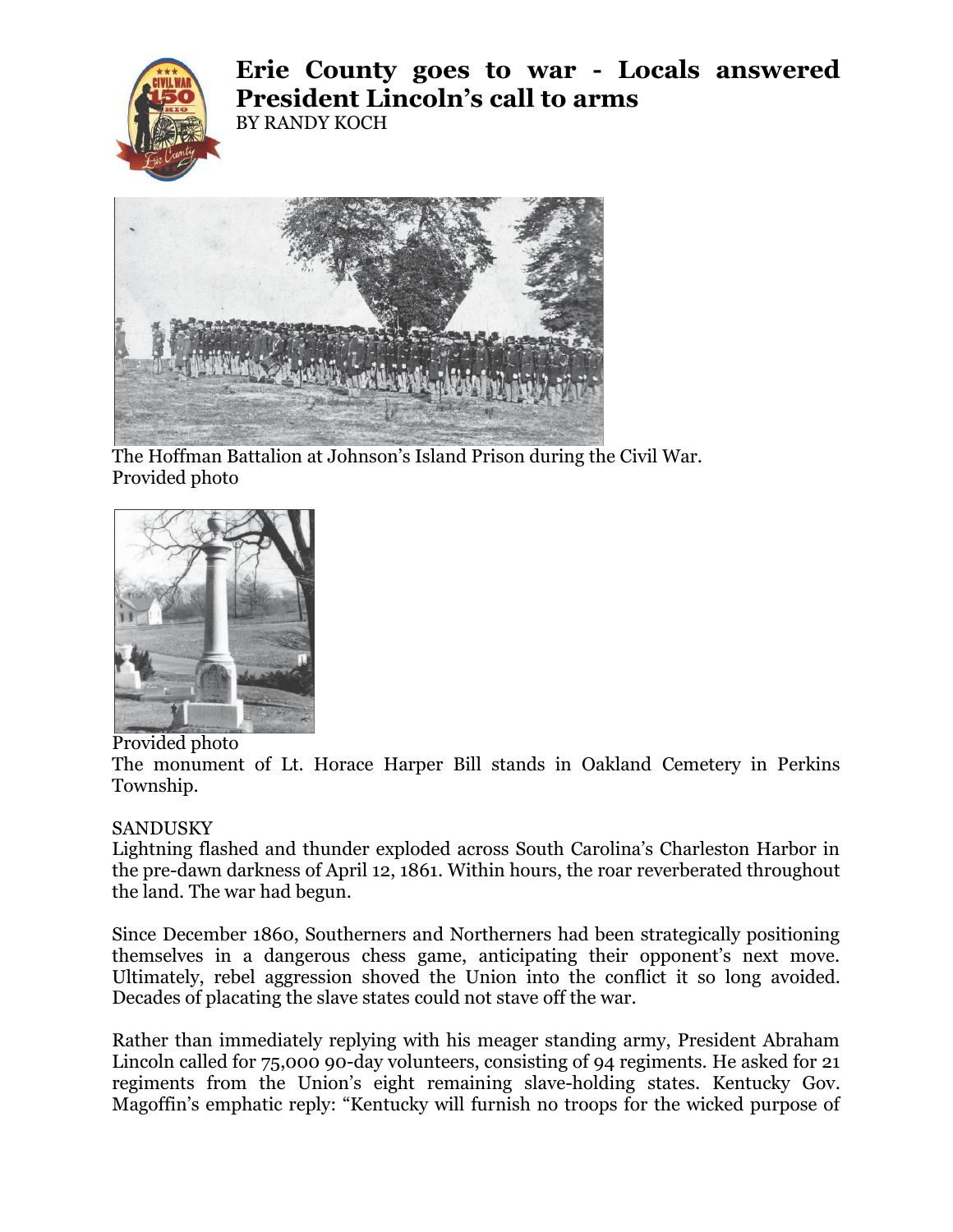subduing her sister Southern States." Gov. Harris proclaimed that Tennessee would "not furnish a single man for purpose of coercion, but 50,000, if necessary, for the defense of our rights and those of our Southern brethren."

Northern states, however, replied enthusiastically. The normally reserved Ohio Gov. William Dennison proudly answered the request for 13 regiments. "We will furnish the largest number you will receive," Dennison reported to Lincoln. "Great rejoicing here over your proclamation." Telegraph wires hummed with Ohio Adjutant Gen. Carrington's appeal for men.

Sandusky's volunteer militia brigadier general, Horace Bill, received a call for 75 local men. Hiram DePuy immediately commenced forming a company, as did Louis Traub from his German Jäger militia. Elsewhere in Erie County, John Sprague gathered men from Huron and surrounding townships. Volunteers eagerly raced to enlist, fearing the grand adventure would culminate after several days of glorious fighting. They wanted to arrive in time to share in the fame.

On April 18, 1861, Sandusky community leaders announced an evening gathering at the courthouse to consider the country's impending danger. Attracted by the Jäger band's martial music  $-$  and engulfed with injections of patriotism  $-$  a swelling crowd forced the gathering to adjourn outside. Cheers erupted during rousing speeches from Oran Follett and Joseph Root, further inspiring men to defend the flag. With company rosters filled, troops prepared for their April 24 departure.

The previous morning, in front of W. W. Wetherell's East Washington Street home, companies led by Capt. Traub and Capt. DePuy received the flags carefully sewn by Sandusky's ladies. During a lengthy oration, F. W. Cogswell referenced "the stars and stripes, emblem of our country's pride, dishonored and trailed in the dust." Late that afternoon, from the east portico of Eleutheros Cooke's home on the northwest corner of Columbus Avenue and Washington Row, Mayor Pierson addressed the crowd during the sword presentation. The city unsheathed glistening blades for DePuy and Traub. Huron's Capt. Sprague received like recognition from Sandusky's citizens.

The following morning, the recruits formed at 5 a.m. for roll call. At 7 a.m. clanging firehouse bells beckoned the townspeople to the rail station to bid farewell to their departing warriors. At 9 a.m., a cannon belched forth the signal for the men, in full uniform, to parade past friends and family before boarding the train at the Water Street depot for their journey to Cleveland's Camp Taylor. Exactly two months later, these same units faced the choice of returning home without facing battle or enlisting for a three-year stint.

A significant number chose to return to civilian life, already tired and disgruntled with the army way. Those who remained mustered in for three years, starting June 26. DePuy's men joined the 8th Ohio, while Sprague's joined the 7th Ohio. Traub's Jägers gravitated to the ranks of the 107th, although some landed with the 8th or the 128th.

None of those exuberant men responding to Lincoln's call that April could have fathomed the four-year ordeal ahead, which not only preserved the Union but also abolished slavery.